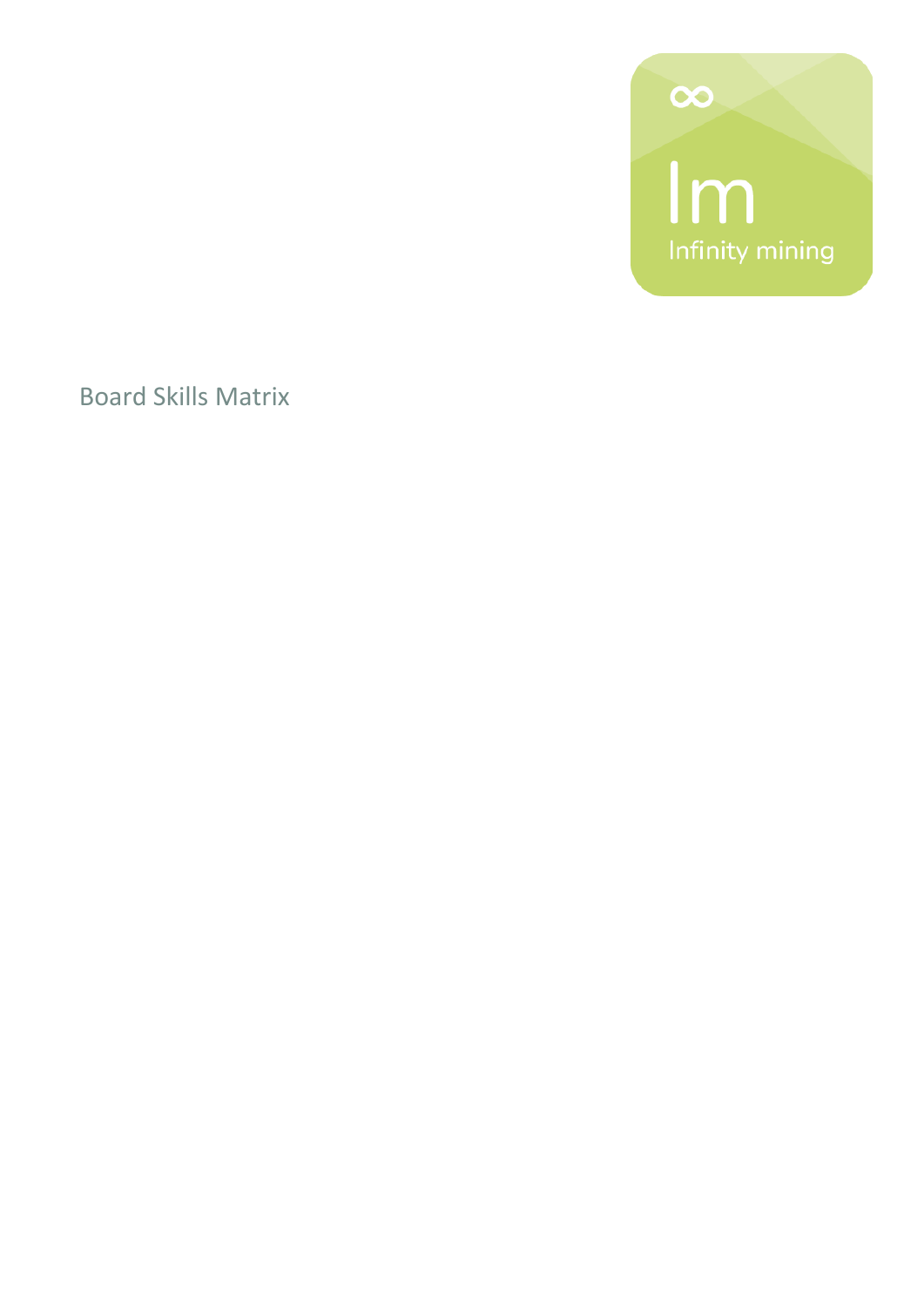#### Document History

| Date              | Version No.  | Author/Modified By        | <b>Revisions</b> |
|-------------------|--------------|---------------------------|------------------|
| 5 October<br>2021 | $\mathbf{1}$ | <b>Board of Directors</b> | 0                |
|                   |              |                           |                  |
|                   |              |                           |                  |
|                   |              |                           |                  |
|                   |              |                           |                  |
|                   |              |                           |                  |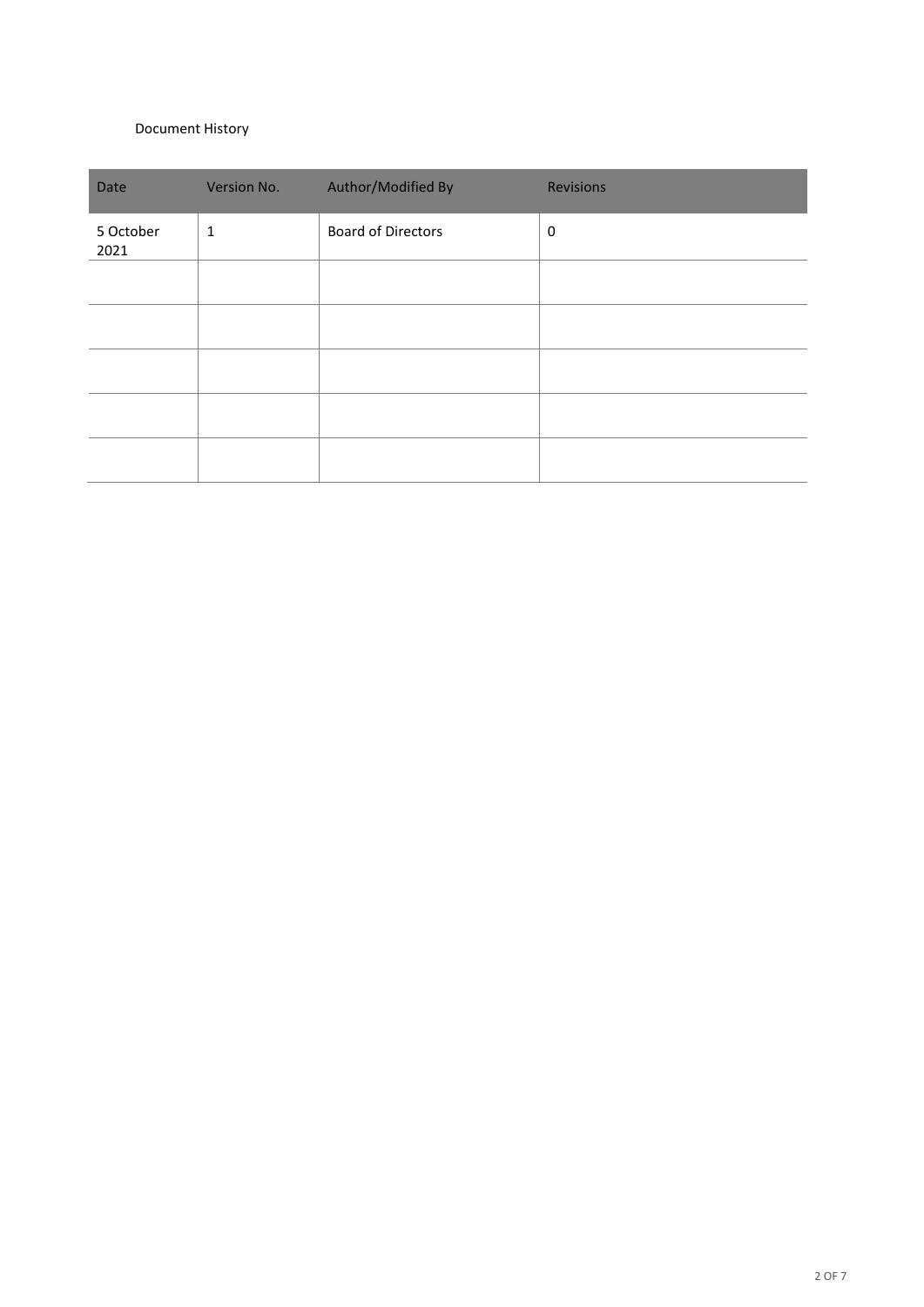# **1. Introduction**

The board skills matrix (**Matrix**) provides a guide to the skills, knowledge, experience, personal attributes and other criteria appropriate for the board of Infinity Mining Limited (**Company** or **Infinity Mining**). The board of the Company (**Board**) has identified this Matrix as a useful tool to assist with professional development initiatives for directors and for the Board's succession planning.

The Board seeks directors with an appropriate range of skills, knowledge, diversity, independence and an understanding of, and competence to deal with, current and emerging issues of the business.

This Matrix helps guide the assessment of the skills and diversity that the Board has or is looking for and assists to identify any gaps in skills that the Board seeks of current directors,or that may be required going forward, as part of the Company's broader board renewal and succession process.

The skills, attributes and experience listed below have been compiled into a Matrix, updated during 2021 to accurately reflect the increased diversification and skillset of the Board.

The Matrix will be reviewed and approved on an annual basis, to ensure the Board remains aligned with both the organisation's needs, and emerging business and governance issues relevant to the Company, both from a compliance and industry perspective.

This Matrix has been designed in accordance with the ASX Corporate Governance Principlesand Recommendations, 4th Edition.

| <b>DESIRED SKILL</b>                                      | <b>DESCRIPTION</b>                                                                                                                                                                                                                                                                                                                                                                                       |  |
|-----------------------------------------------------------|----------------------------------------------------------------------------------------------------------------------------------------------------------------------------------------------------------------------------------------------------------------------------------------------------------------------------------------------------------------------------------------------------------|--|
| Strategy                                                  | Ability to think strategically and identify and critically assess strategic<br>opportunities and threats and develop effective strategies in the contextof the<br>strategic objectives of the Company's relevant policies and priorities.                                                                                                                                                                |  |
| Policy                                                    | Ability to identify key issues and opportunities for the Company withinthe<br>mining industry and develop appropriate policies to define the parameters<br>within which the organisation should operate.                                                                                                                                                                                                 |  |
| <b>Financial Performance</b>                              | Qualifications and experience in accounting and/or finance and the<br>ability to:<br>analyse key financial statements;<br>critically assess financial viability and performance;<br>contribute to strategic financial planning (including any grant writing);<br>oversee budgets and the efficient use of resources; and<br>$\overline{\phantom{m}}$<br>oversee funding arrangements and accountability. |  |
| <b>Risk and Compliance</b>                                | Ability to identify key risks to the organisation in a wide range of areas<br>including legal compliance, regulatory compliance and monitor risk and<br>compliance management frameworks and systems.                                                                                                                                                                                                    |  |
| Corporate Governance                                      | Experience in best practice corporate governance structures and policies and<br>processes ensuring compliance with laws and regulations and delivering<br>quality improvement and business performance.                                                                                                                                                                                                  |  |
| Mining Exploration &<br>Development of mining<br>projects | Knowledge and experience in the strategic use and governance of mining<br>exploration and development of mining projects within the organisation.                                                                                                                                                                                                                                                        |  |

# **2. Board Skills and Attributes**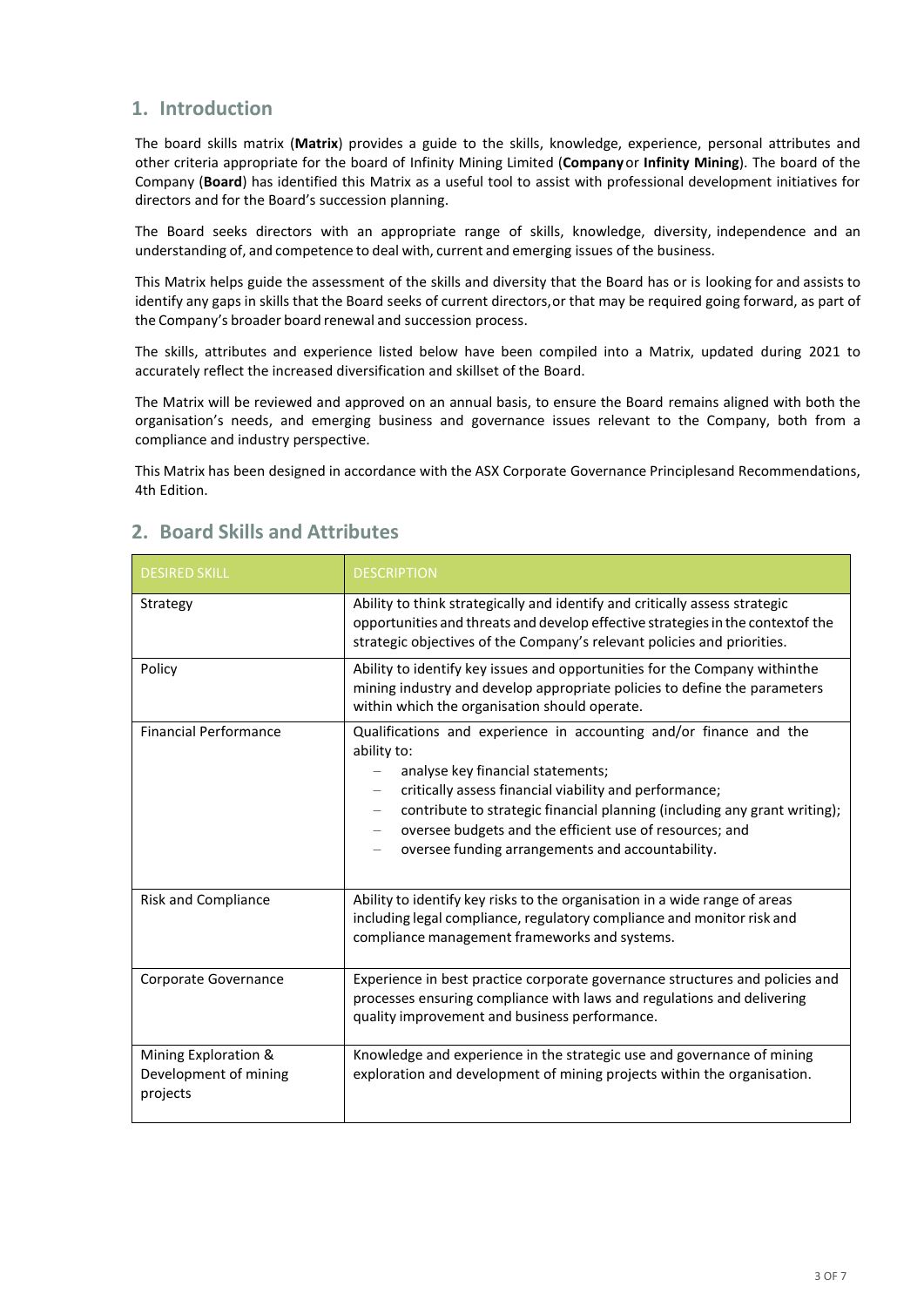| <b>DESIRED SKILL</b>           | <b>DESCRIPTION</b>                                                                                                                                                                                                                                    |  |
|--------------------------------|-------------------------------------------------------------------------------------------------------------------------------------------------------------------------------------------------------------------------------------------------------|--|
| <b>Executive Management</b>    | Experience at an executive level including ability to:                                                                                                                                                                                                |  |
|                                | appoint and evaluate the performance of the CEO and senior<br>executive managers;                                                                                                                                                                     |  |
|                                | oversee strategic human resource management includingsuccession<br>planning, workforce planning, and employee andindustrial relations;<br>and                                                                                                         |  |
|                                | oversee large scale organisational change.                                                                                                                                                                                                            |  |
| Mining (Exploration) Sector    | Experience with:                                                                                                                                                                                                                                      |  |
| Experience                     | the Exploration of the tenements and where suitable the<br>a)<br>delineation of a commercial grade resource;                                                                                                                                          |  |
|                                | the identification assessment and negotiation of Native Title Rights<br>b)<br>or Native Title Claims;                                                                                                                                                 |  |
|                                | the assessment of environmental impacts, carrying out of<br>C)<br>environmental plans in compliance with applicable legislation;                                                                                                                      |  |
|                                | d)<br>negotiation of agreements and Authority Approvals with relevant<br>Authorities (including DMIRS);                                                                                                                                               |  |
|                                | identification of Routes to Market and negotiation with all<br>e)<br>counterparties (i.e. port, transport companies, rail access etc.)                                                                                                                |  |
| <b>Commercial Experience</b>   | Broad range of:                                                                                                                                                                                                                                       |  |
|                                | commercial/entrepreneurial/business experience - particularly in<br>industries that have been subject to intense competition and/or<br>potential innovative disruption;                                                                               |  |
|                                | commercial/business experience, preferably in the small to medium<br>enterprise context, in areas including exploration mining,<br>development of a resources project, operation of mines;                                                            |  |
|                                | financing, fundraising, investor relations experience, preferably in<br>equity placements or any other type of financing available to ASX<br>listed companies and often used by small to medium companies<br>operating in the same or similar sector. |  |
| Mergers and Acquisitions       | Experience in the identification, assessment, valuation, negotiation and<br>integration of mergers, acquisitions, joint ventures and divestments.                                                                                                     |  |
| New BusinessDevelopment        | Experience in assessing, prioritising and executing new business<br>opportunities (e.g. business diversification, international co-operations or<br>partnerships, offtake agreements etc.).                                                           |  |
| <b>International Expansion</b> | Experience in assessing, prioritising and executing business expansion / new<br>co-operations into new countries (e.g. strategic partnerships, M&A etc.).                                                                                             |  |
| Change Management              | Experience in overseeing transformational change agendas and associated<br>engagement of key internal and external stakeholders (e.g. rapid growth,<br>ownership transition, etc.).                                                                   |  |
| Legal                          | Experience in corporate and commercial law, including majorcontracts.                                                                                                                                                                                 |  |
| Remuneration                   | Experience in remuneration structures in mining, resources and/or other<br>commercial industries.                                                                                                                                                     |  |
| Stakeholder Management         | Experience in dealing with and presenting to strategic clients, strategic<br>partners, key financiers/suppliers and industry/regulatory bodies.                                                                                                       |  |
| <b>Technical Expertise</b>     | Experience in drilling, excavation, engineering, design and any other works<br>necessary for mining exploration and development of mining projects,<br>including familiarity with any relevant equipment / technology and                             |  |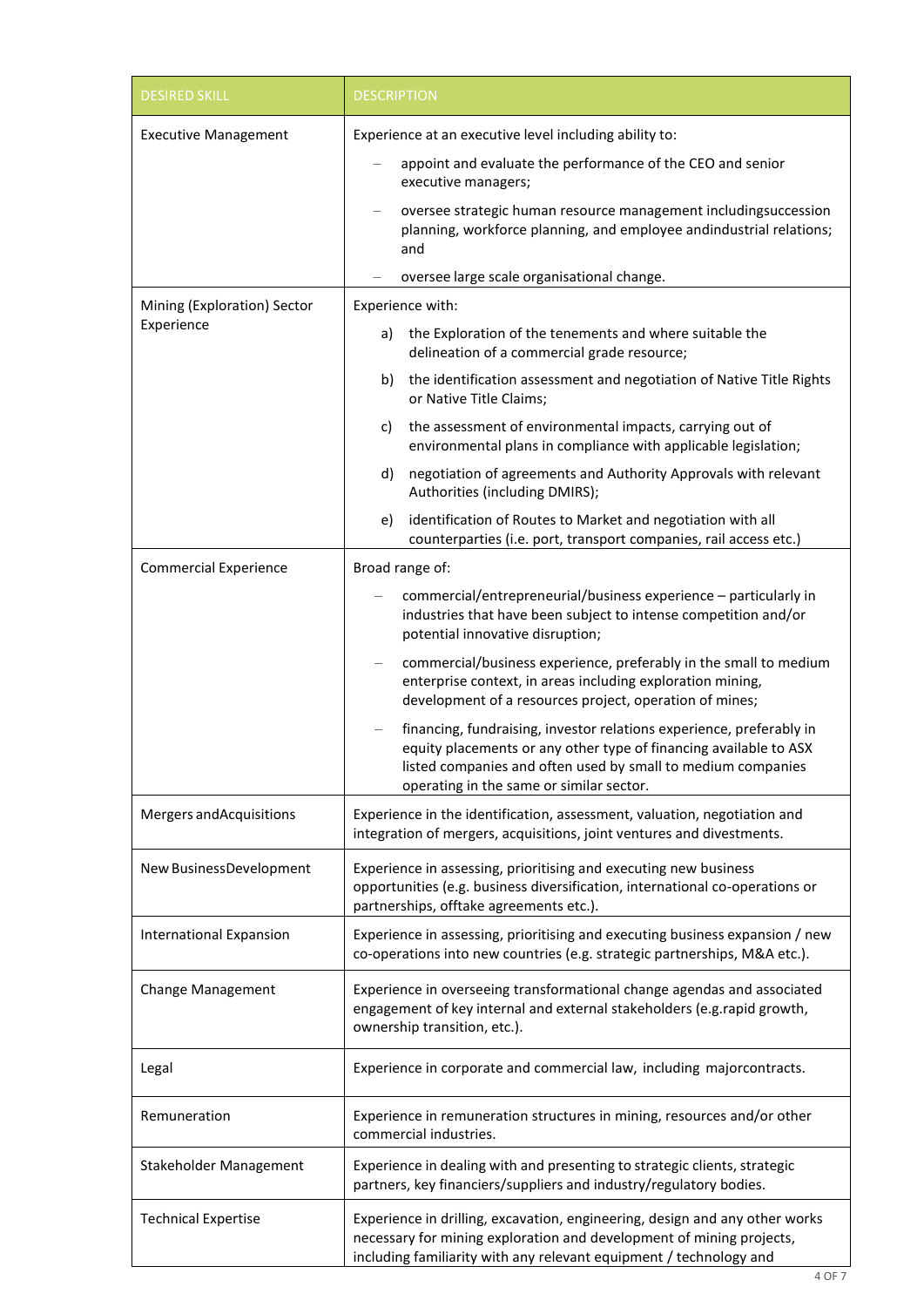| <b>DESIRED SKILL</b> | <b>DESCRIPTION</b>                                                                                                                                                               |  |
|----------------------|----------------------------------------------------------------------------------------------------------------------------------------------------------------------------------|--|
|                      | experience in supervising any contractors or consultants                                                                                                                         |  |
| Business Dev.        | Sales and business development experience in a mining related industry,<br>including lobbying and community affiliation / access (Heritage, Native Title<br>issues) as necessary |  |
| Marketing            | Marketing experience in a mining related industry.                                                                                                                               |  |

# **3. Board Skills Matrix**

Incorporating response to the above listed criteria, the key skills and experience collectivelyrequired and possessed by the Board are outlined in the chart below which illustrates the number of directors with a high level of competency in each identified are.

The Board currently comprises of three non-executive directors and two executive directors.

| <b>Board Skills Matrix</b>                             |  |  |  |  |  |
|--------------------------------------------------------|--|--|--|--|--|
| Marketing                                              |  |  |  |  |  |
| <b>Business Development</b>                            |  |  |  |  |  |
| Mining Exploration, development or operation Expertise |  |  |  |  |  |
| Stakeholder Management                                 |  |  |  |  |  |
| Remuneration                                           |  |  |  |  |  |
| Change Management                                      |  |  |  |  |  |
| <b>International Expansion</b>                         |  |  |  |  |  |
| New Business Development                               |  |  |  |  |  |
| Mergers and Acquisitions                               |  |  |  |  |  |
| <b>Commercial Experience</b>                           |  |  |  |  |  |
| <b>Executive Management</b>                            |  |  |  |  |  |
| Mining exploration and development                     |  |  |  |  |  |
| Corporate Governance                                   |  |  |  |  |  |
| Risk and Compliance                                    |  |  |  |  |  |
| <b>Financial Performance</b>                           |  |  |  |  |  |
| Policy                                                 |  |  |  |  |  |
| Strategy                                               |  |  |  |  |  |
| Technology/IT                                          |  |  |  |  |  |
| <b>Strategic Planning</b>                              |  |  |  |  |  |
| Risk Management                                        |  |  |  |  |  |
| <b>Organisational Management</b>                       |  |  |  |  |  |
| Marketing/PR                                           |  |  |  |  |  |
| Lobbying                                               |  |  |  |  |  |
| Legal                                                  |  |  |  |  |  |
| Leadership                                             |  |  |  |  |  |
| (Mining) Industry Knowledge<br>Human Resources         |  |  |  |  |  |
| <b>Grant Writing</b>                                   |  |  |  |  |  |
| Fundraising                                            |  |  |  |  |  |
| Financial                                              |  |  |  |  |  |
| Compensation                                           |  |  |  |  |  |
| <b>Community Affiliation/Access</b>                    |  |  |  |  |  |
| <b>CEO Succession Planning</b>                         |  |  |  |  |  |
| Board of Director Experience                           |  |  |  |  |  |
| Belief in/Support of Mission                           |  |  |  |  |  |
|                                                        |  |  |  |  |  |
| Competent Familiar<br>$\blacksquare$ Expert            |  |  |  |  |  |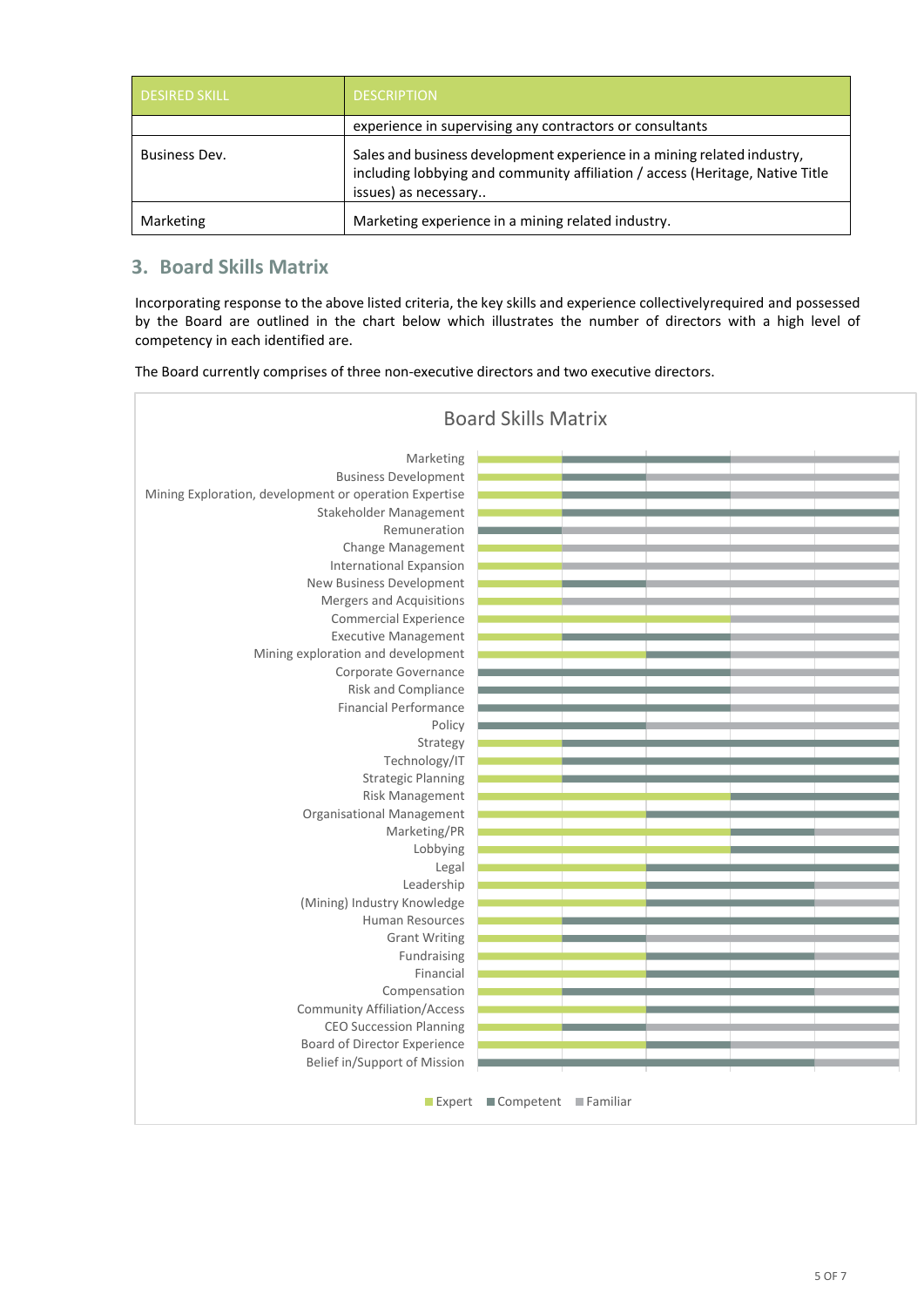### **4. Board Skills Matrix Analysis**

The Board considers that its current composition reflects both an appropriate balance of executive and nonexecutive directors and the range of skills, knowledge and experience necessary to effectively govern and direct the organisation.

Directors have extensive experience in transferrable skill areas such as mining exploration development, general commercial experience, marketing and PR and risk management.

Together the Board has a broad range of mining and other relevant industry skills and knowledge required. Each director demonstrates:

- (i) an understanding of and commitment to the highest standards of governance and risk management; and
- (ii) competence, diligence, honesty, integrity and sound judgment.

The Board has, however, acknowledged that project development, corporate governance and risk and compliance governance are likely to grow in importance to the Company in the future, especially if the Company is successfully listed to ASX and to this effect the Board Skills Matrix is used to provide targeted learning and development initiatives for directors.

The Company provides professional development opportunities for directors to develop theirknowledge, industry awareness and skills to perform their role as directors taking into consideration the level of experience of each director in each category. All directors are expected to maintain the skills required to discharge their obligations to the Company.

# **5. Board Diversity**



The following charts depict gender diversity and international experience.

#### **6. Additional Criteria**

A significant focus of the Board during the year has been to develop an appropriate balance of skills, diversity, knowledge, experience and independence to ensure its directors collectively have an adequate mix of expertise required for the effective management of thebusiness. This is also driving a significant renewal amongst the Board as it continues to work on the best composition by putting in place the suitable balance between experienced and fresh thinking.